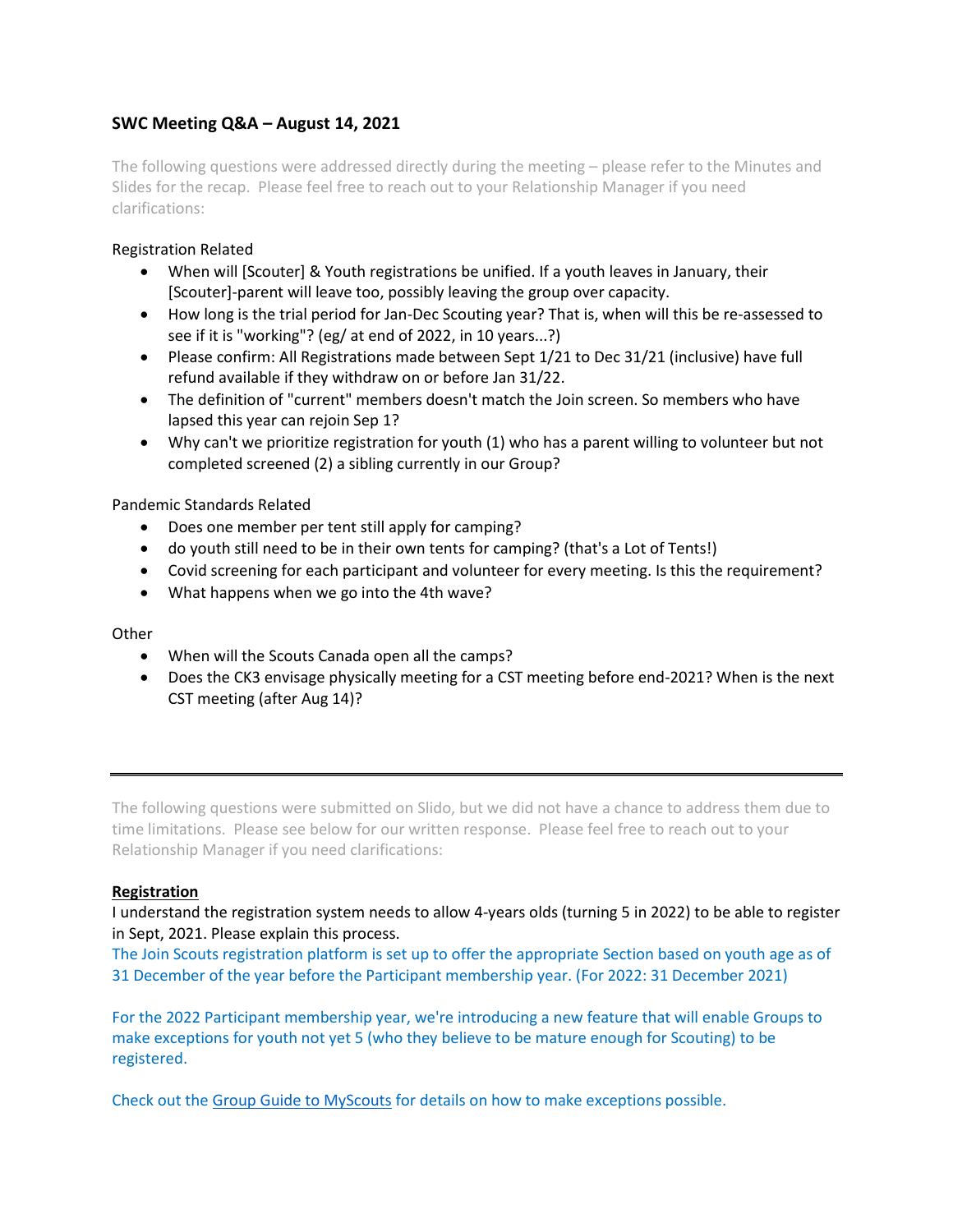What time does open registration [for new members] begin on September 15? The system will be open for parents of new members at midnight (i.e. – Sept 15 12:01 am)

How do I explain to a parent that registered this week that they will be asked for an additional \$230 next month, or possibly lose their spot in January 2022?

and

I had 2 youth register this past week. So do we [recommend] a refund and Register Sept 1 or 15?

In general, the best course of action here is to be open with the parents about the registration timeline. It is likely they were unaware that the registration cycle would again open in a few weeks' time. So long as the parent is aware, the decision is theirs to make. For specific situations, GC – please feel free to reach out to your GSS/SRM for consulation.

#### **Pandemic Standards Related**

The National Fee is the same for all Groups, regardless of Group's vaccination policy. Do Groups post policy somewhere so parent can make registration decision?

and

Some schools are now mandating their staff be vaccinated. Do we expect schools to extend this to groups entering their facilities?

**[Response Pending]** These items are currently under review by Scouts Canada. If there will be changes to current Pandemic Standards, we will advise such changes in writing (via email)

#### **Fundraising**

Girl Guides cookies are in Food Basics, FreshCo, & DQ Blizzard. Is National looking for corporate fundraising partnerships for popcorn, coffee, and seeds?

We did have some help from London Drugs this year. They carried Scout Coffee in store. We believe some other retail chains also sold some Scout Popcorn. We'll check in with our Fundraising team to see if there is anything new they can share on this front.

The Royal Canadian Legion partnered with HSBC for touchless "Pay Tribute" tap-enabled donation boxes. Is Scouts Canada looking into this for Apple Day? Not for this year to the best of our knowledge. However, thank you for sharing this innovation items – we will share this method with the appropriate functional team at Scouts Canada.